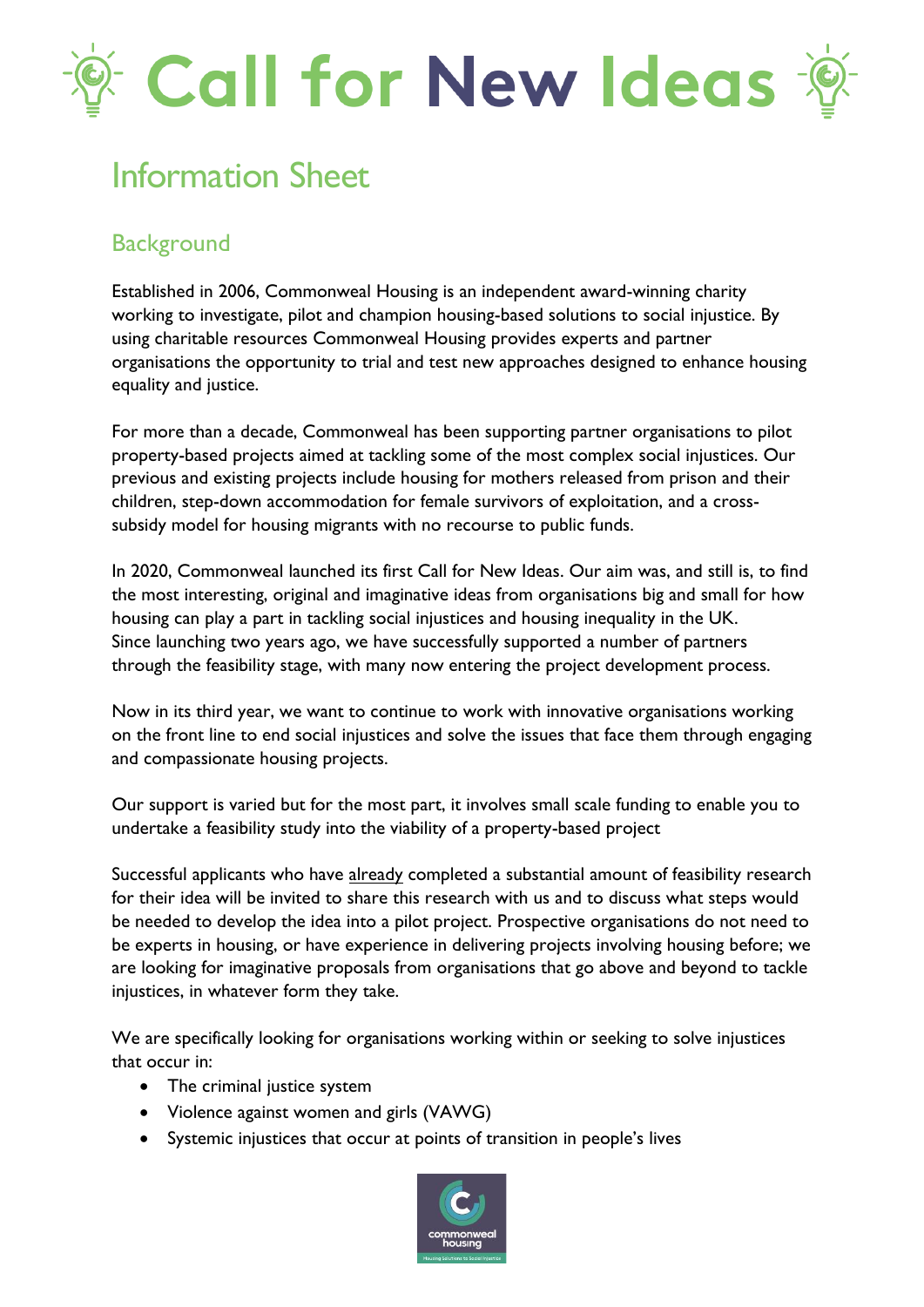

Whilst there are no guarantees or promises made at this stage, if there is scope for a pilot to go ahead, Commonweal will look at ways to directly support the organisation to initiate and run their own pilot later in 2022 or 2023.

## What are we looking for?

#### **Imaginative ideas to tackle social injustice:**

- We are especially welcoming applications from BAME-led and BAME-focused organisations.
- This idea must be a housing-based solution which could be piloted to address an identifiable social injustice.
- The proposed solution can be at any early stage of its lifecycle: from initial lightbulb ideas that you want to develop in conversation with us, or a fully mapped out scheme that you feel is ready to go. However, applicants should not be seeking funding and support for a project that is already in development or currently exists we want to build the projects with you.
- The proposed solution doesn't need to be complete the initial feasibility stage is intended to explore whether or not the solution is feasible financially, operationally, and in terms of likelihood of addressing the social injustice.
- The idea should be imaginative and creative this could be around the delivery of the project itself or the client group, who may be previously overlooked – but we urge all applicants to research the existing housing-based projects currently rolled out in the UK that support their particular client group.
- We are particularly looking for solutions to social injustices related to Commonweal's priority areas:
	- o The criminal justice system
	- o Violence against women and girls (VAWG)
	- o Systemic injustices that occur at points of transition in people's lives be they transitions to adulthood, transitions in accommodation from institutions to independence or other 'life' transitions.
- We will, however, also consider exceptional applications that do not fall within these categories.

### **A committed, qualified and enthusiastic partner organisation:**

- Partners must be a not-for-profit organisation.
- If the feasibility stage, or the organisation's pre-completed feasibility research, determines that the idea is suitable for a full pilot project, we will need the partner organisation to evidence that they will have capacity to deliver the model. Partners should be aware that Commonweal's goal is to evaluate the project, share the

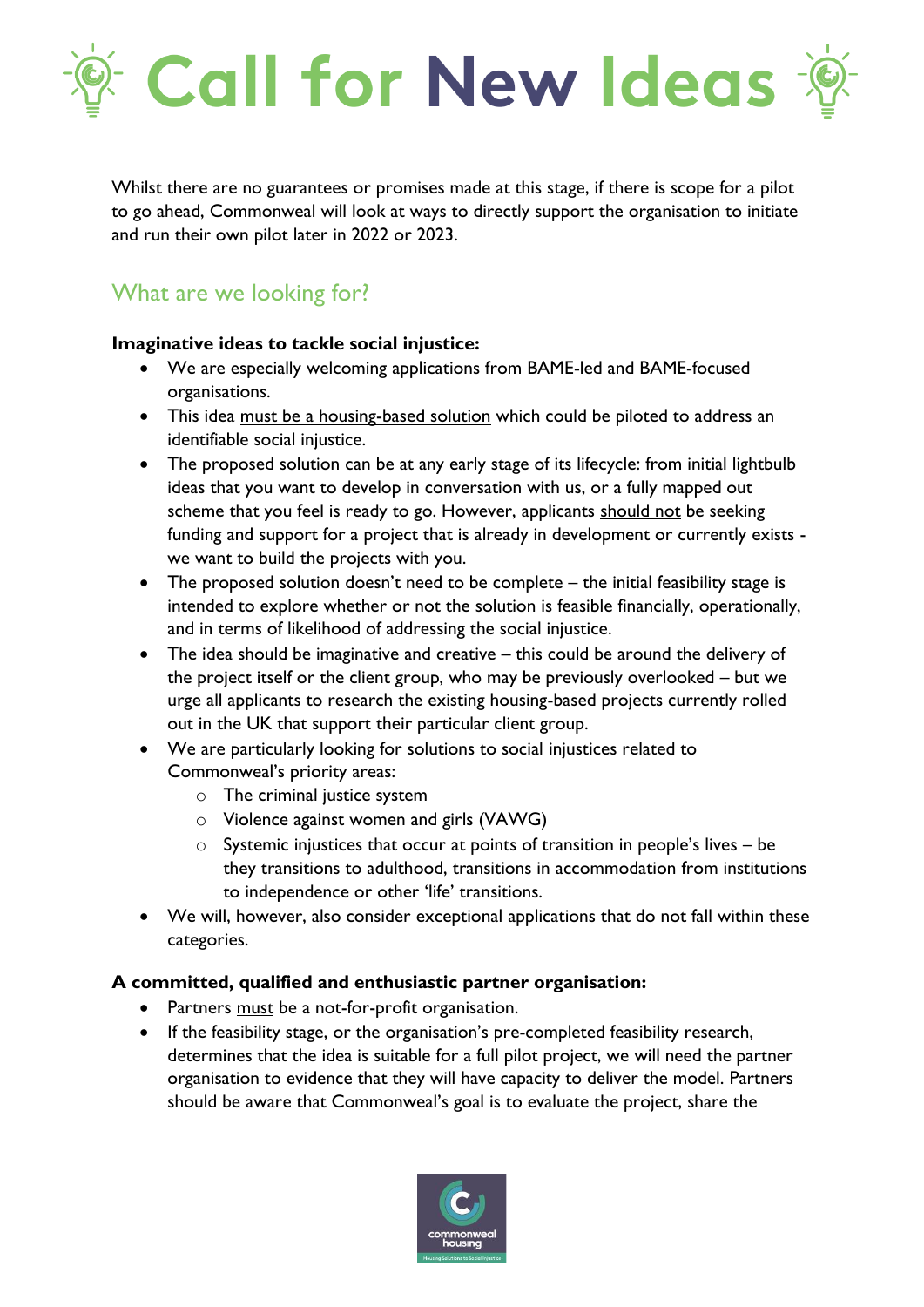

learning and, where possible, seek replication. We want potential partners that are committed to this goal, and want to have an impact wider than their organisation.

- Partners should be committed to engaging with Commonweal, independent evaluators, and any social investors throughout the development and learning of a pilot project. This should include a commitment to supporting tenants to engage in this process too.
- There should be a commitment throughout the organisation to delivering long-term solutions through your project.

## What will we offer to qualifying applicants in return?

### **(a) Support during the feasibility phase**

In this initial stage, we would work with the applicant organisation, supporting them to carry out a short-term study to establish the feasibility of their property-based idea.

This support would include advice, shared learning from our previous projects, and consideration of organisational capacity to deliver the pilot. We would not want funding for this study to be a barrier to applicants, so some funding may also be available for this piece of research if relevant or justified. We can also facilitate conversations with investors for this work or a potential project.

Completed feasibility studies will then be considered by Commonweal and their Board of Trustees, with some projects going on to be supported through the development of a longer-term pilot phase. It is expected that the applicant/partner organisation will be delivering this project, with Commonweal's support, and as such applicants must be committed to this.

### **(b) Support during the pilot phase**

Commonweal has more than 15 years' experience supporting our project partners to run pilot projects in a range of ways. Some examples of support we have offered in the past, and which could be available to partners, are:

- **Access to social investment** to purchase properties and an 'insulation' of risk from all that entails – the first step will be to work with partners to secure social investment to fund the project. Commonweal has previously dealt directly with social investors and leased properties to partners to allow them to focus exclusively on project delivery, while Commonweal takes care of the investment element.
- **Initiating the project**, helping partners to set up and commence work on the project, utilising accumulated learning from previous Commonweal projects.

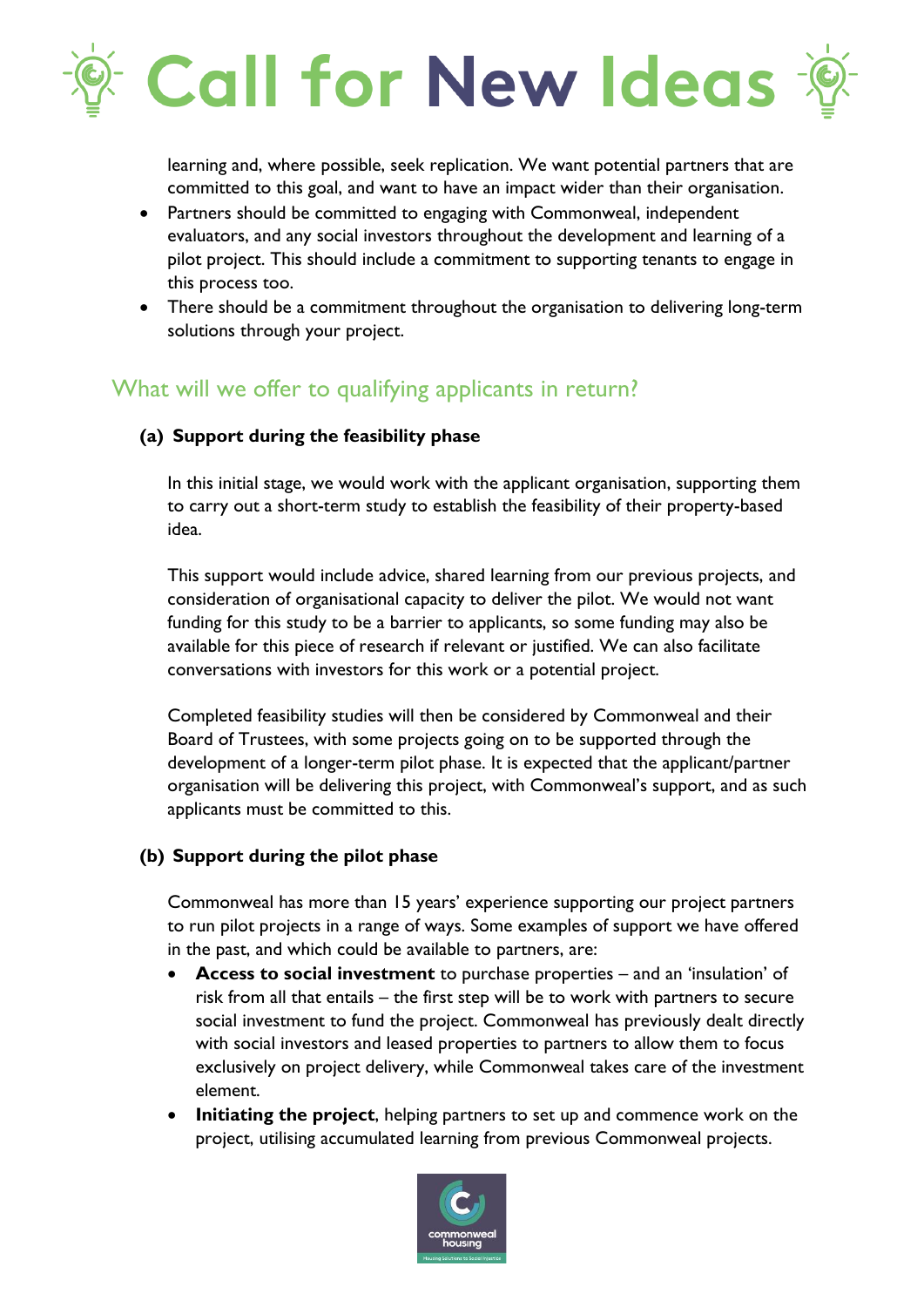## **Call for New Ideas -**

- **Operational support**, including analysis of project data, space to contemplate what is going well, what isn't, capturing learning, suggestions, support, signposting, feeding into the evaluation.
- **Strategic support**, bringing together key stakeholders to review the project's progress and help come to key strategic decisions about future stages of the project, the evaluation and replication.
- **The commissioning of expert evaluation** partners to analyse and evaluate the project, against its aims and Commonweal's own evaluation framework. This will assist the applicant in the development of the project, as well as establishing the project's impact, and its feasibility for replication and growth.
- **Reduced rent** on properties owned by Commonweal, in order to run your project.
- **Support promoting the project**, from our Communications and Policy Team, who will be closely involved from the outset. Previous projects have won awards, secured a range of media coverage, and been highlighted as good practice in a range of policy and practice reports.
- **Support to increase partners' organisational capacity to continue the project work after the pilot ends.** As well as seeking replication through sharing learning, we are also keen to ensure partners can continue (or even scale) the work after the pilot project is completed.

## How can you apply?

Organisations interested in putting forward an idea should download and complete the [application form,](https://www.commonwealhousing.org.uk/static/uploads/2022/02/Call-for-New-Ideas-2022-application-form.docx) and return it by email to apply@commonweal.org.uk.

The deadline for submitting an application is 9am Monday  $3<sup>rd</sup>$  May 2022, with a view to making a decision on which projects we can support in June 2022.

Please be aware that Commonweal may follow up applications and seek further information or points of clarification before making any decisions.

Commonweal has a limited budget therefore we are unable to support or fund all ideas brought to us. We will be selecting those to support from proposals that most directly meet our areas of interest and can best demonstrate how they meet the requirements of this brief. Our aim is that this round of feasibility study funding will lead to longer term property-based action learning projects – subject to our future funding capacity.